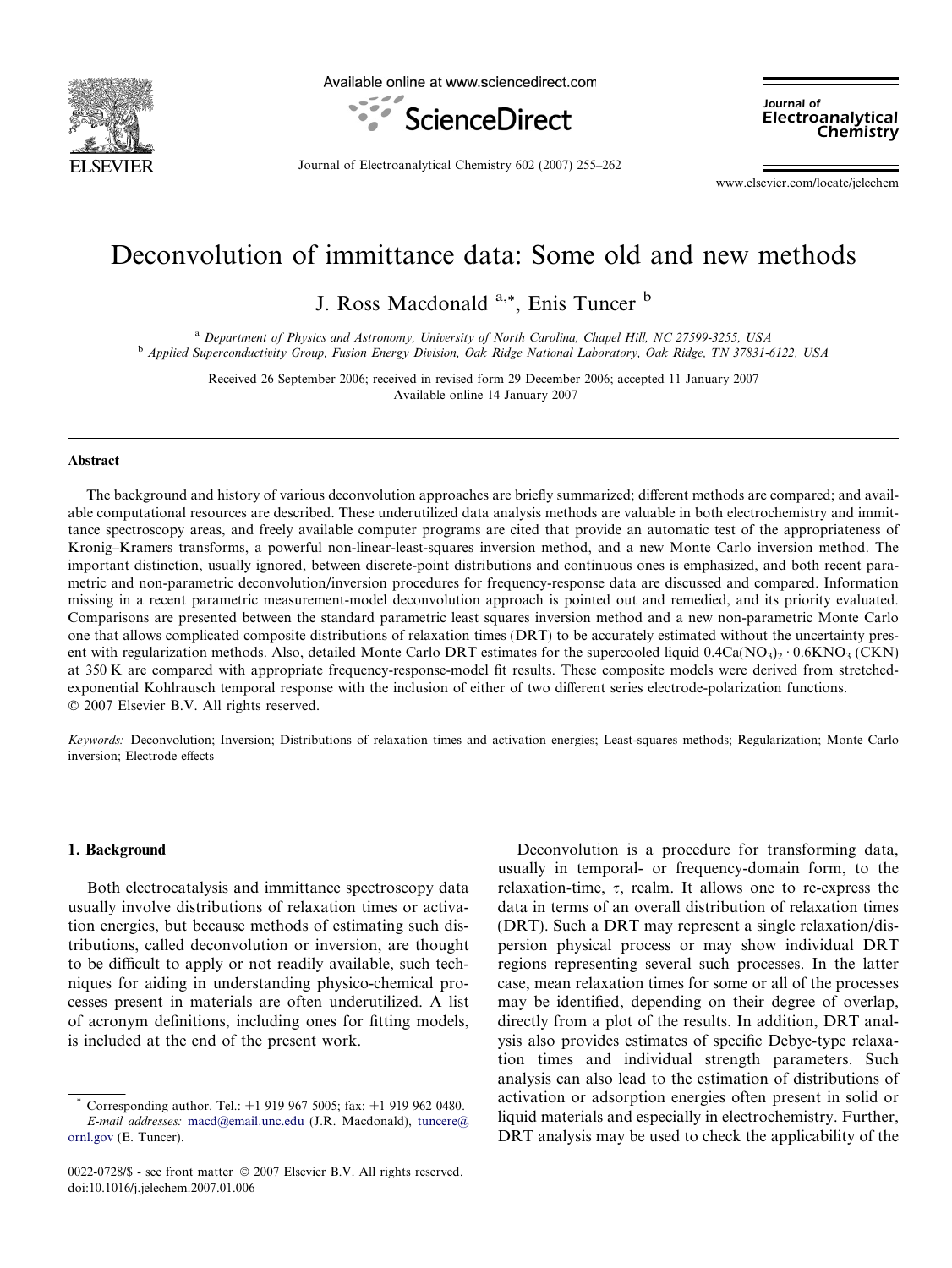<span id="page-1-0"></span>Kronig–Kramers integral–transform equations for limitedrange data and to estimate the real or imaginary part of the data when only the other part is available.

The DRT-estimation approach is superior to the modelbased one involving an explicit data-fitting expression because DRT estimation requires no a priori assumptions, but it is inferior in that it leads to less detailed information about the processes present. In many situations it is thus useful first to deconvolve the data and then use the results to help decide on an appropriate fitting model and to estimate initial values of some of the parameters of such a specific fitting model. Fitting the data with such a model can then yield more detailed information about the physical situation, especially when it involves one or more distributed elements such as the constant-phase one [\[1\]](#page-6-0).

Many approaches to DRT estimation, going back at least to the 1907 work of von Schweidler and its 1913 generalization by Wagner [\[2\],](#page-6-0) are summarized in Ref. [\[3\]](#page-6-0). Summaries of relevant work from 1970 to 1995 appear in the dielectric-data inversion work of [\[4\]](#page-6-0); in the 1988 work of Kliem et al. [\[5\]](#page-6-0); and in a 1999 electrochemically oriented chapter [\[6\]](#page-6-0). Until recently, there were two main techniques used to estimate DRTs: regularization methods [\[6–8\]](#page-6-0) and parametric linear or non-linear least squares fitting (PLS) [\[4,8,9\].](#page-6-0) The regularization approach has been evaluated in detail in [\[6\]](#page-6-0) and has been compared with the PLS one in Ref. [\[8\],](#page-6-0) where the latter was found to be appreciably superior for the situations considered. The only readily available free version of a computer program that includes algorithms for both regularization and PLS is a part of the LEVM complex-non-linear-least-squares (CNLS) program described in Refs. [\[8,10\]](#page-6-0). A newly developed third method is based on Bayesian statistics and involves a Monte Carlo technique [\[11,12\].](#page-6-0)

In the rest of the present work, recent DRT analysis methods are considered, compared to earlier ones, put in historical perspective, and their usefulness evaluated.

## 2. Least-squares deconvolution methods

The regularization method, essentially a non-parametric approach, involves a regularization parameter whose value is chosen to ameliorate inversion problems by a kind of smoothing process, one that necessarily introduces some inaccuracy in DRT estimation. Here emphasis is on the PLS approach for estimating an unknown DRT,  $g(\tau)$  or a transformation of it [\[13\].](#page-7-0) It involves expressing the frequency-response data,  $I(\omega)$ , as an integral from zero to infinity over  $g(\tau)/[1 + i\omega\tau]$ , or temporal data,  $f(t)$ , as an integral over  $g(\tau)$ exp( $-t/\tau$ ) [\[3,4,13\]](#page-6-0). These integrals must then be inverted to obtain estimates of  $g(\tau)$ . For the usual case of numeric data [\[4,8–10,13\]](#page-6-0), the integrals are approximated by finite sums of the forms

$$
I(\omega) = \sum_{m=1}^{M} g_m / [1 + i\omega \tau_m], \qquad (1)
$$

and

$$
f(t) = \sum_{m=1}^{M} g_m \exp(-t/\tau_m),
$$
\n(2)

where  $g_m$  is a strength parameter,  $\tau_m$  the characteristic Debye relaxation time, and  $g_m$ 's are often normalized by transforming them to  $G_m \equiv g_m / \sum_{m=1}^{M} g_m$ , leading to  $I(0) = 1.$ 

It is often useful to write deconvolution equations in terms of logarithmic variables. If one defines  $y = \ln(\tau/\tau_0)$ , then we may write in terms of continuous variables (13),

$$
I(\omega) = \int_{-\infty}^{\infty} F(y) \, \mathrm{d}y/[1 + \mathrm{i}\omega \tau_0 \exp(y)],\tag{3}
$$

where  $\tau_0$  is an arbitrary, fixed relaxation time, and  $F(y) \equiv \tau g(\tau)$ . When raw data are used in deconvolution, both sides of Eq. (3) should be multiplied by  $\Delta U$ , where  $\Delta U \equiv U(0) - U(\infty)$ , and  $U(\omega) = \rho(\omega)$  or  $\varepsilon(\omega)$  for conductive or dielectric DRT situations, respectively. It follows from Eq. (3) that when  $F(y)$  is normalized, the usual case, then  $I(0) = 1$ , while when it is not,  $\Delta UI(0) = \rho(0)$  - $\rho(\infty) \equiv \rho_0 - \rho_\infty$  for a conductive system, one where  $\rho_\infty$  is usually zero or negligible.

For dipolar dielectric frequency response, assumed to involve dispersion associated with a distribution of dielectric relaxation times, we shall denote the distribution as  $F<sub>D</sub>(v)$ , and  $I(\omega)$  will then represent the associated dielectric-level normalized frequency response. For conductivesystem dispersion associated with mobile ions, assumed to be representable by a distribution of resistivity relaxation times, we use  $F_C(y)$ , and  $I(\omega)$  is the normalized complex resistivity level frequency response when  $F_C(y)$  is normalized. When the distribution involves data involving more than a single relaxation process, a composite frequency-response fitting model, such as one that accounts for electrode polarization effects as well as bulk dispersion, is usually most appropriate and its associated composite distribution will be denoted as  $\Delta UF(y)$ .

In practice, PLS deconvolution generally starts with the choice of a small value of  $M$ , the number of elemental Debye responses in the fit of Eq. (1) or (2), and for succeeding fits M is sequentially increased to a maximum value,  $M_{\text{max}}$ , with halting when a good fit is achieved.  $M_{\text{max}}$ should always be appreciably smaller than the number of data points.

The rest of the present work deals with the important case of DRT estimation using frequency-response data. Note that when the  $I(\omega)$  of Eq. (1) involves impedance or complex resistivity data, one deals with a sum of Voigt response elements (each one equivalent to a resistor and capacitor in parallel) and the DRT estimated from such data is a distribution of impedance relaxation times, while when complex dielectric data is deconvolved, one obtains a distribution of dielectric relaxation times involving Maxwell elements (represented by a resistor and capacitor in series) [\[4\].](#page-6-0)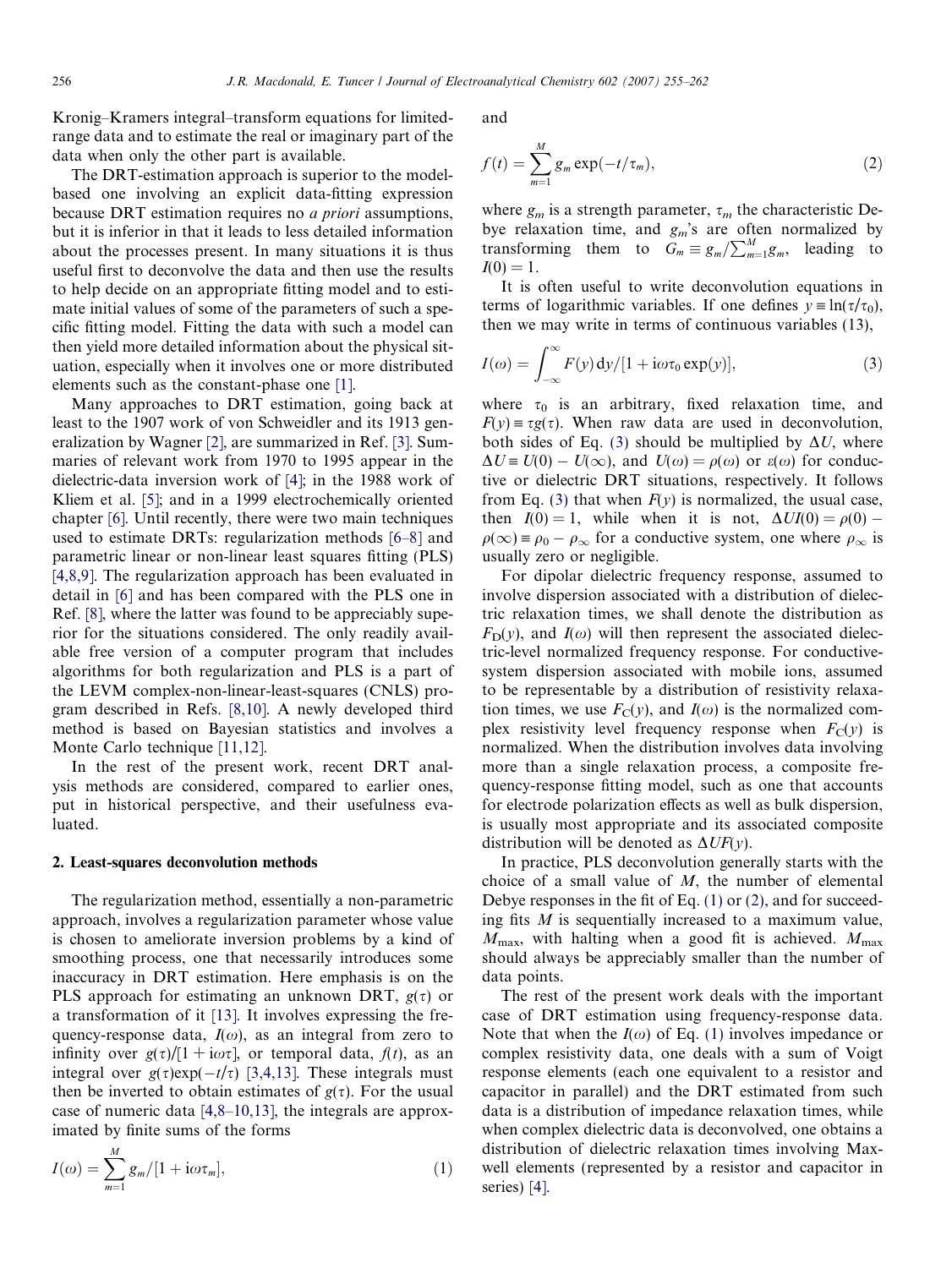When a least squares fit is used to estimate values of  $g_m$ with the  $\tau_m$  parameter values fixed, usually uniformly on a logarithmic scale, the estimation problem is linear and readily carried out. Define it as PLLS. In contrast, when both types of parameters are free to vary, the most accurate approach [\[4,8\],](#page-6-0) the situation is non-linear and CNLS must be used for full complex data. This inversion process is usually appreciably more difficult and is here designated by PNLLS. Both PLLS and PNLLS fitting of real-part, imaginary-part, or full complex data usually involve data weighting, and many choices are included in the LEVM deconvolution algorithms [\[10\]](#page-6-0). Although the authors of a recent PLS DRT analysis approach mention that their inversion program was written "in house," it is neither fully described nor stated to be available for use by others [\[14\].](#page-7-0) Further, their approach is characterized as involving nonlinear regression but it seems to involve only PLLS rather than PNLLS, as discussed below.

#### 3. Recent DRT analyses and comparisons

# 3.1. PLS inversion approaches

The 2002 PLS publication of Ref. [\[14\]](#page-7-0) stated that methods of obtaining information about DRTs were not well developed and proposed ''a method for identification, from impedance spectra, of the distribution of time constants associated with activation or relaxation processes.'' Their approach, although not so mentioned, is just a version of the PLS one described much earlier by others and instantiated in the PLLS and PNLLS approaches included in the widely used LEVM program and its predecessor, the LOMFP program of 1988. Further, Ref. [\[14\]](#page-7-0) work is a follow-on of the 1992–1995 work of Agarwal et al. [\[15\]](#page-7-0), where the deconvolution approach described in their 1992 publication was named the ''measurement model'' and originally used the LOMPF fitting program. It is pointed out in Ref. [\[15\]](#page-7-0) that a good-fit value of  $M_{\text{max}}$  leads to estimates of fitting residuals (termed stochastic error structure there) and thus may be helpful in choosing appropriate weighting for subsequent fits of the data.

Recently, Farag et al. [\[16\]](#page-7-0), in a follow-up of the work of Ref. [\[5\]](#page-6-0), also tackled the problem of data inversion using an iterative numerical technique different from and less accurate than the CNLS procedure used in LEVM [\[10\]](#page-6-0). Their method starts with the assumption of a box-like DRT, requires smoothing, and iterates toward a final approximate distribution.

It is worth noting that the two main features of a PLS (or measurement model) approach: that fitting data to a physically realizable, practical model such as that of Eq. [\(1\)](#page-1-0) would automatically ensure satisfaction of the Kronig–Kramers (KK) integral–transform relations, and implying that any such model could be used for this purpose, appeared in Ref. [\[17\]](#page-7-0) in 1987. Although these ideas were thus current several years before the independent introduction of the term ''measurement model'' and its use of a specific circuit model of Voigt elements, as in the 1988 LOMPF fitting program, no such provenance was mentioned in Refs. [\[14\]](#page-7-0) and [\[15\]](#page-7-0).

It is also noteworthy that in both Refs. [\[7,14\]](#page-6-0) it is stated that DRT estimation from experimental data is a mathematically ill-posed problem, leading to great sensitivity to experimental errors. But these authors made no distinction between discrete and continuous DRTs and perhaps implicitly assumed that the data involved only continuous ones. In Ref. [\[4\]](#page-6-0) it was shown, however, that there is a crucial difference between the inversion of data involving a continuous distribution of relaxation times and one involving a discrete distribution. Although in the numerical analysis both situations are approximated by a discrete set of Debye relaxations, these two types of response can be distinguished [\[4,18–20\]](#page-6-0), and it turns out that inversion of data associated with a discrete set of time constants is not ill-posed, in contrast to the continuous DRT situation. Extensive PNLLS DRT estimation and Kronig–Kramers analysis carried out in Refs. [\[4,18–20\]](#page-6-0) also considered analysis and identification methods for situations involving not only a continuous DRT but also some discrete relaxation points. In addition, the method used in Ref. [\[11\]](#page-6-0) utilizes a Monte Carlo Technique and overcomes the ill-posed character of data inversion by estimating the distribution of the relaxation times in each Monte Carlo step. This novel implementation of the Monte Carlo method makes the relaxation time axis essentially continuous and less sensitive to initial-guess parameter values, unlike previous techniques.

In 1995 Boukamp showed, in contrast to ordinary PNLLS inversion, where both strength and relaxation-time parameters are free to vary and all parameter estimates are required to be positive for most data situations, that when the  $\tau_m$  relaxation parameter values were taken fixed and the free strength parameters values were not restricted to be positive, the resulting PLLS inversion procedure became linear and simpler and its results, although not usually physically plausible, could nevertheless be used to test for satisfaction of the KK relations [\[21\]](#page-7-0). Such choices have also been an implicit part of the LEVM fitting and inversion program since its inception, and in 2004 Boukamp made freely available his KKTEST PLLS program, one that automatically evaluates data for KK appropriateness. It involves about seven fixed  $\tau_m$  values per decade and so can well evaluate the quality of wide-range data.

Orazem and his co-authors state, in their 2002 Ref. [\[14\]](#page-7-0) work, that an important objective was to study the effect on deconvolution results of adding 1% stochastic noise to the impedance data they considered. Unfortunately, they were evidently unaware that the effects of both 1% and 4% noise was studied much more comprehensively in 2000 [\[8,9\].](#page-6-0) In addition, they examined the effects on DRT estimation of truncating their data at low frequencies with or without 1% errors. Again, they did not refer to an earlier detailed study of such truncation effects [\[9\]](#page-6-0), where no errors, 1% ones, and 4% ones were added and the resulting relative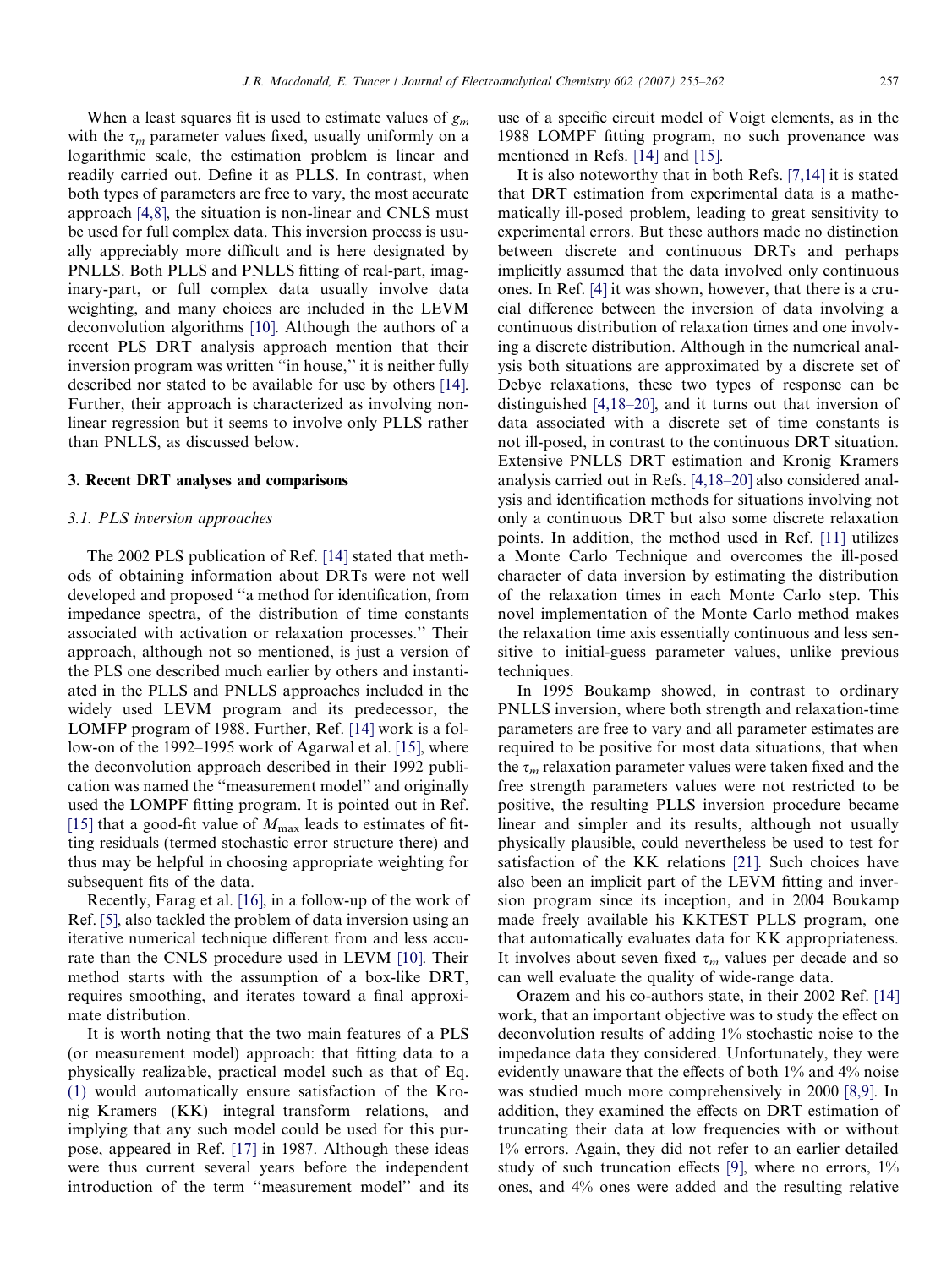<span id="page-3-0"></span>fitting errors present in the estimated DRT results were presented for some of the inversions. In 2001 Tuncer and Gubanski [\[11\]](#page-6-0) also investigated the influence of 5% measurement errors on their Monte Carlo method and showed that unique distributions could be recovered even if the data contained large errors.

# 3.2. Discussion and illustration of the utility of several different deconvolution methods

# 3.2.1. Comparison of two inversion methods for a dielectric situation

A limitation of the usual PLS inversion procedure instantiated in LEVM [\[10\]](#page-6-0) is that the maximum value of the  $M$  in Eqs. [\(1\) and \(2\)](#page-1-0) is currently restricted to 19. The results cited in Ref. [\[14\]](#page-7-0) involve even smaller values. Although  $M = 19$  or less is quite sufficient for DRTs representing a single physical process, it may limit the resolution of inversion results for multiple-process data, such as the simultaneous presence of bulk dispersion response and that associated with electrode polarization and adsorption processes. It is therefore fortunate that an alternate nonparametric deconvolution approach has been recently developed [\[11\]](#page-6-0), one that does not involve an upper limit to M and also avoids the uncertainties associated with the choice of the regularization parameter in deconvolution using regularization, even though this method can also deal approximately with multiple-process data.

The 2001 work of Tuncer and Gubanski [\[11\]](#page-6-0) provided an alternative to allowing relaxation times to be free variables for ill-posed continuous-distribution inversion situations. In this essentially non-parametric method, a Monte Carlo procedure based on constrained least squares is used to closely approximate the time or frequency axis as continuous. In this method, Eq. [\(1\)](#page-1-0) is solved with fixed relaxation-time values, randomly selected from a log-linear range. This procedure converts the non-linear problem to a linear one with only the  $g_m$  parameters as unknowns. The set of fixed relaxation times is varied in each Monte Carlo step. Finally, the weighted distribution of  $g_m$  vs.  $\tau_m$ yields  $\Delta UF(y)$ .

For the present data deconvolutions, 66 pre-assigned  $\tau$ values were used with  $2^{15}$  Monte Carlo steps, resulting in 2,162,688 final  $\tau_m$  values, close to continuous. A recent comparison between the inversion of continuous distributions by the PNLLS approach (Method I) and that of Ref. [\[11\]](#page-6-0) (Method II) shows the strengths and weaknesses of both methods [\[22\]](#page-7-0). One of its main results is replicated in Fig. 1.

In the present work, we shall be primarily concerned with two different but closely related frequency-response bulk models, both involving a shape parameter  $\beta$  that satisfies  $0 \le \beta \le 1$ . These two models, discussed in detail in Ref. [\[23\],](#page-7-0) are the conductive-system K1 one, where we set  $F_C = F_1$  and  $\beta = \beta_1$ , and the dielectric-system KD one, involving the  $F_D$  DRT and a  $\beta_D$  shape parameter. Both models also involve a dc resistivity,  $\rho_{\text{C}0}$  or  $\rho_{\text{D}0}$ , and a char-



Fig. 1. Unnormalized distributions of relaxation times derived from synthetic frequency-response data using methods I and II [\[22\]](#page-7-0), compared to the known unnormalized KD distribution, shown as a thick solid line. Method-I DRT results are shown for inversion using only the real part of the data (open square symbols) and for only the imaginary part (open circle symbols). The symbol sizes are proportional to the individual estimated uncertainties of the fit points. The method-II results, shown as solid-stair lines, used the full complex data. The vertical dashed line shows the position of the characteristic relaxation time of the KD model,  $2.63 \mu s$ . The inset compares the known bulk-model distribution to that derived from the raw experimental data using method II.

acteristic time constant  $\tau_{\text{CO}}$  or  $\tau_{\text{DO}}$ . The KD model is a onesided Fourier transform of stretched-exponential temporal response and the K1 is derived from such response but involves a different DRT [\[23\].](#page-7-0) In this section, we deal with a dielectric-response system and in the next with a conductive-system one.

In its inset, Fig. 1 shows method-II deconvolution results using full experimental frequency-response complex data [\[22\]](#page-7-0), expressed at the dielectric level. Although this experimental data set actually involved dispersion arising from mobile ions best described by a K1 model, parameters estimated from fitting it with a composite KD model that also included a series electrode-polarization function [\[4,10,23,24\]](#page-6-0) were used to generate complex dielectric-level KD-model synthetic data over a wide frequency range. The fit led to a  $\beta_{\rm D}$  estimate of about 0.55. The resulting nearly exact synthetic data set was then deconvolved to estimate the DRT of the dispersed response, taken to be of dielectric character. Method I and II inversion results are compared to the exact  $F<sub>D</sub>$  KD-model DRT in the main part of Fig. 1. It is worth noting the little-known fact that the K1 and KD DRTs are of exactly the same form when  $\beta_1 = \beta_{\text{D}}$  [\[23\].](#page-7-0)

Since the true DRT may be accurately calculated directly for a known KD frequency-response model [\[10\]](#page-6-0), the resulting  $F<sub>D</sub>$  response is used here as a standard with which to compare the results of applying methods I and II. Experimental data at the complex dielectric constant level may be represented by  $\varepsilon(\omega) - \varepsilon(\infty) = \Delta \varepsilon I(\omega)$ , where  $\Delta \varepsilon \equiv \varepsilon(0) - \varepsilon(\infty)$ , and  $I(\omega)$  is defined in Eq. [\(3\).](#page-1-0) Direct deconvolution of such data then leads to the unnormalized  $\Delta \varepsilon F$  and  $\Delta \varepsilon F_D$  DRT estimates shown in the figure.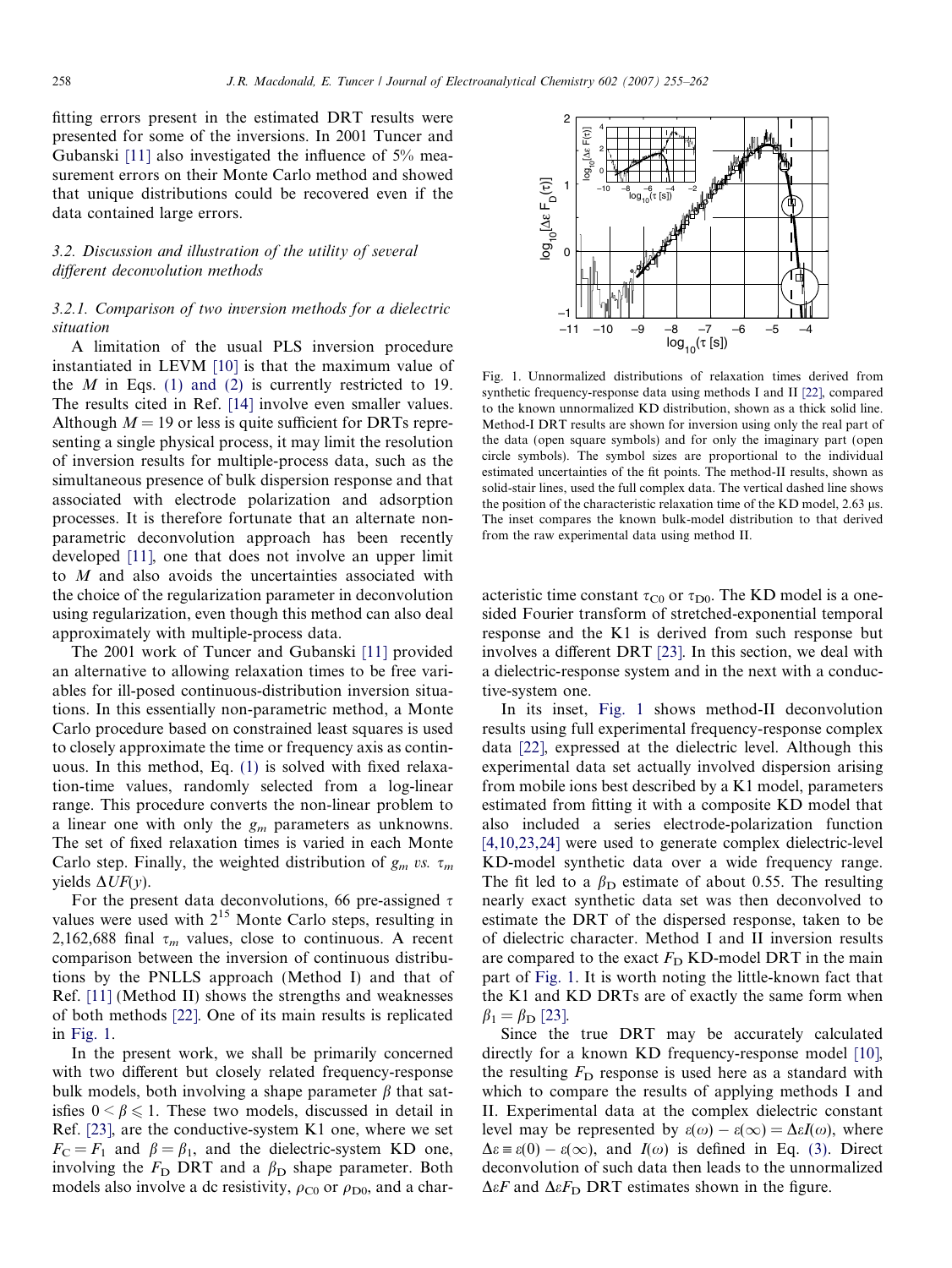<span id="page-4-0"></span>The results in [Fig. 1](#page-3-0) demonstrate that both methods quite accurately estimate the true DRT in the absence of systematic and random noise in frequency-response data. It is clear that the method-I real-part inversion leads to much more accurate DRT estimates in the region to the right of the peak than does the imaginary-part inversion. Both method-I estimates are more accurate than is the method-II one for  $\tau$  values less than the peak one. But note that method-II yields an approximate extrapolation of the DRT by as much as a decade beyond the low- $\tau$  limit of the method-I DRT estimates. The method-II inset of [Fig. 1](#page-3-0) shows inversion results using the full experimental data, again compared to the true bulk DRT. It is evident that an added distribution appears with a peak near  $100 \mu s$ , well beyond the bulk DRT response. This distribution is clearly associated with partially blocking electrode-polarization effects, in agreement with the composite-model frequencyresponse fitting of the data.

### 3.2.2. The differential impedance analysis (DIA) method

This approach involves a deterministic model with numerical differentiation of the real and imaginary parts of impedance data [\[7,25\]](#page-6-0). Since such differentiation can itself lead to ill-posed results for noisy data, the DIA procedure involves the use of spine-fitting for smoothing when appropriate. It seems to be most appropriate for analyzing data involving discrete distributions of relaxation times and involves a ''spectral transform,'' one that shows spectral peaks.

Most experimental data response is best analyzed by assuming that it arises from the presence of one or more distributed circuit elements, ones that involve a continuous DRT, as discussed and illustrated in Section [3.2.1.](#page-3-0) DIA analysis has apparently not been used to estimate a continuous DRT from exact or noisy synthetic data and to compare it with the exact DRT that led to the data. In spite of uncertainties associated with numerical differentiation and with how much smoothing to use, the method has been shown to lead to useful DRT estimates for various synthetic and experimental data sets [\[25\],](#page-7-0) but it is not clear how well it could be adapted to take proper account of the presence of parallel and series additions to a main bulk response model involving a continuous DRT. The importance of such distorting effects and their removal are illustrated for a composite-response model in Section [3.2.3.2](#page-5-0).

# 3.2.3. Frequency-response fitting and inversion of limited data

Here we consider both frequency-response fitting and inversion of limited-range data for the supercooled liquid  $0.4Ca(NO<sub>3</sub>)<sub>2</sub> \cdot 0.6KNO<sub>3</sub>$  (CKN) at 350 K. Although it is conventional to consider that the response of this material is dominated by ionic conduction, we shall also demonstrate how well the data can be fitted by assuming dielectric rather than resistivity dispersion. In both cases, it was found that good fits were only possible using a composite model that included bulk-dispersion response associated with either K1 or KD and a series model S. All frequency-response fitting models used herein are defined in the list of acronyms at the end of this work.

3.2.3.1. Frequency-response data fitting. Fig. 2 shows results of conductive-system CK1S fits of the frequency-response data. The symbol C denotes a specific capacitance that models the bulk high-frequency-limiting dipolar dielectric constant  $\varepsilon_{D\infty}$ . It is in parallel with the K1 model, and the result is in series with a response model S, usually representing electrode polarization. Two different functions were used here for S: a series constant-phase element, SCPE, expressed at the conductivity level as  $\sigma_{SC} \equiv \varepsilon_V A_{SC} (i\omega)^{\gamma_{SC}}$ , and a series Cole–Davidson (CD) model, expressed at the resistivity level as  $\rho_{CD} \equiv \rho_{0S} / [1 + (i\omega\tau_{0S})]^{r_s}$ . The S parameters are all frequency independent, and  $\varepsilon_V$  is the permittivity of vacuum.

[Table 1](#page-5-0) fitting results show that although the row-4 CK1CD-model fit is the best, it is not substantially better than those of the other two composite models. Note that the K1 model involves an additional high-frequency-limiting dielectric constant,  $\varepsilon_{C1\infty}$ , arising entirely from charge motion and readily calculated from K1-model fit results [\[23\].](#page-7-0) It follows that for such fits the full frequency-limiting dielectric constant is  $\varepsilon_{\infty} = \varepsilon_{C1\infty} + \varepsilon_{D\infty}$ . When no free parameter representing  $\varepsilon_{D\infty}$  is included in a K1 fit, so the bulk fit model is that of K1 rather than CK1, the resulting



Fig. 2. Data and various modulus-level frequency-response fit results for the CKN material at 350 K. Most of the extrapolated lines extending beyond the data at both low and high frequencies were calculated using parameter estimates following from fitting using the CK1SCPE composite model discussed in the text, but some are also shown for CK1CD-model fitting. The K1 fit using unity weighting is an example of the erroneous original modulus formalism approach. Parameter estimates are listed in [Table 1](#page-5-0). Here  $v_n$  is 1 Hz.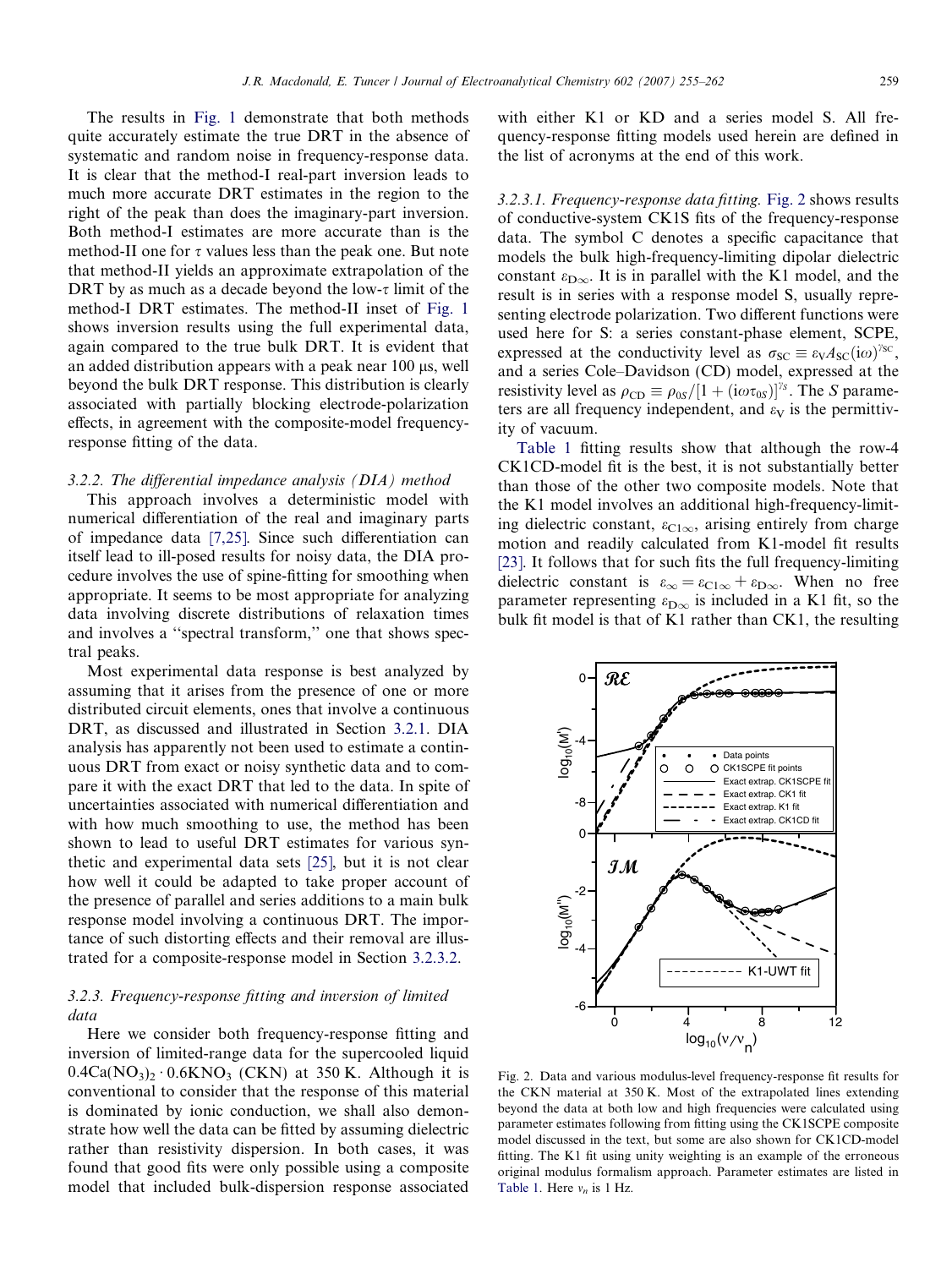<span id="page-5-0"></span>Table 1

Parameter estimates for 350-K CKN frequency-response data. The composite fitting models involved K1 and KD bulk models with added SCPE or CD series electrode polarization functions

|  | # Model            | $100 S_F$                | $\rho_{\rm C0}$ ( $\Omega$ cm) | $\tau_{\text{CO}}$ [ $\tau_{\text{D}0}$ ] (s) | $\beta_1$ [ $\beta_{\rm D}$ ] | $\varepsilon_{\text{C1}\infty} [\Delta \varepsilon]$ | $\epsilon_{\rm D\infty}$ $[\epsilon_{\infty}]$ | $10^{-6} \rho_{0S}$ ( $\Omega$ cm)    | $A_{\rm SC} [10^3 \tau_{0S}]$ (s)     | $\gamma_{SC}$ [ $\gamma_{S}$ ] |
|--|--------------------|--------------------------|--------------------------------|-----------------------------------------------|-------------------------------|------------------------------------------------------|------------------------------------------------|---------------------------------------|---------------------------------------|--------------------------------|
|  | $S = \text{SCPE}$  |                          |                                |                                               |                               |                                                      |                                                |                                       |                                       |                                |
|  | 1 CK1SCPE          | 5.8                      | $4.92 \times 10^{7}$           | $9.7 \times 10^{-9}$                          | 0.212                         | 0.169                                                | 8.82                                           |                                       | $9.26 \times 10^{4}$                  | 0.728                          |
|  | 2 K1-DRT (unnorm.) | $\overline{\phantom{0}}$ | $1.73 \times 10^{12}$          | $5.1 \times 10^{-8}$                          | 0.209                         | $\overline{\phantom{0}}$                             |                                                |                                       | $\hspace{1.0cm} \rule{1.5cm}{0.15cm}$ |                                |
|  | 3 K1-UWT $M''$ fit | $\overline{\phantom{0}}$ | $4.92 \times 10^{7}$ (fixed)   | $2.90 \times 10^{-5}$                         | 0.643                         |                                                      | [9.20]                                         | $\hspace{1.0cm} \rule{1.5cm}{0.15cm}$ | $\overline{\phantom{a}}$              |                                |
|  | $S = CD$           |                          |                                |                                               |                               |                                                      |                                                |                                       |                                       |                                |
|  | 4 CK1CD            | 5.1                      | $4.82 \times 10^{7}$           | $2.6 \times 10^{-8}$                          | 0.232                         | 0.230                                                | 8.78                                           | 7.06                                  | [9.58]                                | [0.754]                        |
|  | 5 K1-DRT (unnorm.) |                          | $1.26 \times 10^{12}$          | $1.4 \times 10^{-7}$                          | 0.229                         |                                                      |                                                |                                       | $\qquad \qquad$                       |                                |
|  | 6 K1-UWT $M''$ fit | $\overline{\phantom{0}}$ | $4.82 \times 10^{7}$ (fixed)   | $2.87 \times 10^{-5}$                         | 0.647                         | $\overline{\phantom{0}}$                             | [9.25]                                         | $\qquad \qquad -$                     | $\hspace{0.05cm}$                     | $\overline{\phantom{0}}$       |
|  | <b>CKDCD</b>       | 5.4                      | 4.83                           | $[3.0 \times 10^{-4}]$                        | [0.414]                       | [13.5]                                               | [9.26]                                         | 7.25                                  | [9.69]                                | [0.745]                        |

Complex non-linear least squares fits were carried out using proportional weighting for all but rows 3 and 6, where unity weighting of the  $M''(\omega)$  data was employed.  $S_F$ , the relative standard deviation of the fit residuals, is a measure of the goodness of fit. Data were fitted at the complex resistivity level for the CK1SCPE and CK1CD fits and at the complex dielectric level for the CKDCD one. The K1-DRT results are for the unnormalized conductive-system DRTs estimated using the Monte Carlo inversion method. Square brackets are used to allow easy discrimination between situations.

still widely used but erroneous 1973 original modulus for-malism approach of Moynihan et al. [\[26\]](#page-7-0) leads to a  $\varepsilon_{\text{Cl}\infty}$ estimate of  $\varepsilon_{\infty}$ , as shown in rows three and six of the table, thus inconsistent with a purely conductive-system model [\[13,23,27\]](#page-7-0). Note the vast high-frequency differences shown in [Fig. 2](#page-4-0) between the K1 and CK1 responses, both calculated from the appropriate CK1SCPE-fit parameter estimates.

Although [Fig. 2](#page-4-0) shows only a very small difference between the  $M''$  responses of the CK1SCPE and CK1CD models at high frequencies, there is a large difference in their low-frequency  $M'$  responses, even though both led to equally good fits of the data in this region. Had the data extended to lower frequencies by even a relatively small amount, discrimination between the two series response models would have been greatly improved.

Particularly interesting are the high-frequency  $M''$  differences between the data, well represented by the full composite-model fits, the CK1 and K1 responses calculated from the full CK1SCPE fit, and the K1-UWT fit line. Clearly, the CK1 part of the response is inadequate here without a series-response contribution and shows an excess wing, but the excess is far greater for the direct fit of the K1 model alone using unity weighting instead of proportional weighting; also see row-3 in the table. Such UWT fitting, carried out for  $M''$  data extending only to 10<sup>5</sup> Hz, emphasizes the largest  $M''$  values and is closely equivalent to results that would be obtained using the Moynihan original modulus formalism [\[26\].](#page-7-0)

Note that the CK1 fit line deviates at higher frequencies from its lower-frequency straight line above the peak of the  $M''$  response. Such response is characteristic of situations where the ratio  $\varepsilon_{D\infty}/\varepsilon_{C1\infty}$  is very large, as it is here, and K1 response then only dominates at the higher frequencies [\[23\]](#page-7-0), adding to the difficulty of accurate data analysis.

3.2.3.2. Monte Carlo estimation results. Fig. 3 shows the results of a Monte Carlo inversion of the original data as well as inversions of synthetic data. For these unnormal-



Fig. 3. Unnormalized  $\Delta \rho F$  DRT inversion results for the original 350 K CKN data and wide-range synthetic data calculated from conductivesystem fits of the original data for two different series response functions. Here and elsewhere  $\tau_n = 1$  s.

ized results the  $\Delta \rho$  values are those of  $\rho_{\text{CO}}$  in Table 1. The vertical dotted lines are the limits of the original frequency data converted to the  $\tau$  domain. The two inversions of synthetic data used data calculated from the estimated parameters of the Table 1 CK1SCPE and CK1CD fits of the original data with 261 points extending from 0.1 Hz to  $10^{12}$  Hz. Their  $\tau$  range is thus about  $1.59 \times 10^{-13}$   $\leq$  $\tau \leq 1.59$  s. We see that when the DRT strength parameters are less than about  $10^{-5}$  of their peak values, the results become more and more noisy.

Most interesting are the differences apparent for  $\tau$  >  $10^{-3}$  s. Clearly, neither the SCPE nor the CD model well represents the response associated with the original data at this end of the range. But the DRT response estimated from the original data in the range beyond the vertical cutoff line is itself likely to be very uncertain. One can only suggest that a series response model different from either of the present ones might be more appropriate, and that only analysis of new data extending a decade or two higher in frequency could likely resolve the matter.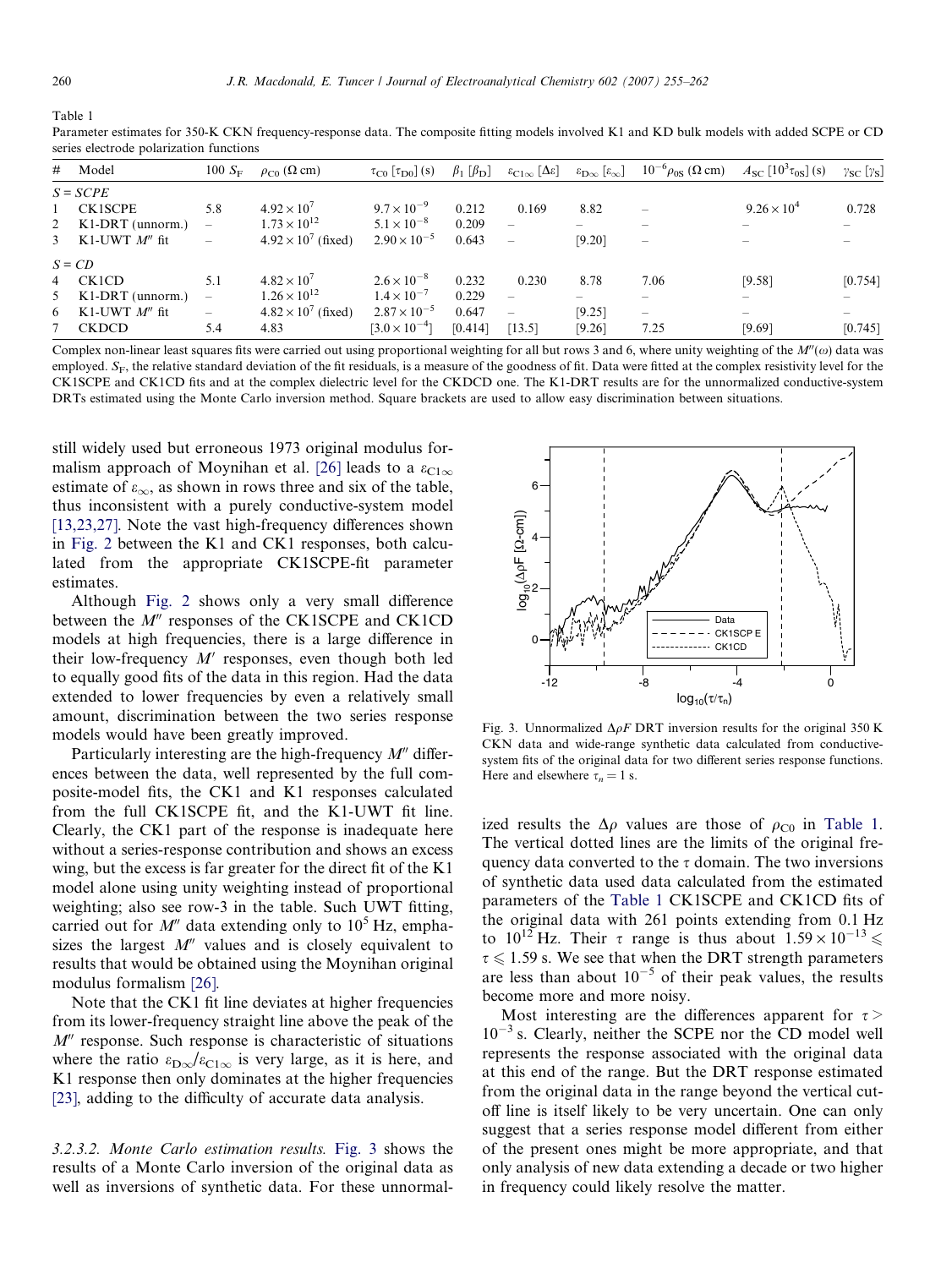<span id="page-6-0"></span>

Fig. 4. Comparison of DRT responses for wide-range synthetic data derived from the CK1SCPE-model fit of the original data with deconvolutions involving data generated using fewer parameter estimates of that fit.

Fig. 4 shows deconvolution results only for synthetic data. The dissected CK1, K1CD, and K1 DRT curves were all calculated using frequency responses derived from the full-fit CK1CD estimated parameters. Note that the unnormalized K1 response designated K1  $F_1$  in the figure is that denoted  $\Delta \rho F_1$  in Section [2](#page-1-0). The K1-DRT results of rows 2 and 5 of [Table 1](#page-5-0) show parameter estimates obtained by fitting the upper parts of the K1 inversion curves with the nearly exact K1 DRT model [10]. Although the  $\beta_1$  estimates are close to the original frequency-response fit ones, the DRT-fit  $\tau_{\rm CO}$  estimates are appreciably different. This is because for the present small values of  $\beta_1$  there is a high correlation between  $\beta_1$ and  $\tau_{\rm CO}$  estimates, and the uncertainties of the latter become very large for the frequency-response fits.

The narrowness of the CK1CD peak region compared to that for the K1 alone arises because the response of the former is dominated at  $\tau$  values below about  $\tau_T = 10^{-3}$  s by nearly Debye response associated with the parallel combination of  $\rho_{\text{C0}}$  and  $\varepsilon_{\text{D}\infty}$ . It is consistent that the CK1 line follows the CK1CD response for  $\tau < \tau_T$  and the K1 line for  $\tau > \tau_T$ , while the K1CD line changes from K1 to CK1CD response near  $\tau_T$ . Finally, comparison of [Fig. 2](#page-4-0) results with those of Fig. 4 suggest that the full widths of comparable peaked frequency-response and DRT curves at half-height are closely related. It is clear that the present DRT inversion estimates usefully complement those obtained directly from PNLLS fits of experimental frequency-response data.

## 4. Acronym definitions

#### General

- CNLS complex non-linear least squares
- DIA differential impedance analysis [7,25]
- DRT distribution of relaxation times
- KK Kronig–Kramers transform relations
- LEVM CNLS fitting and inversion program [10]
- PLS parametric least squares
- PLLS parametric linear least squares
- PNLLS parametric non-linear least squares
- PWT proportional weighting [10]
- UWT unity weighting [10]

Single and composite frequency-response fitting models

- CD Cole–Davidson response function defined at the impedance level (see Section [3.2.3.1\)](#page-4-0)
- K1 conductive-system Kohlrausch frequency-response model (see Section [3.2.1](#page-3-0))
- KD dielectric-system Kohlrausch frequency-response model (see Section [3.2.1](#page-3-0))
- CK1 K1 model in parallel with a capacitance, C
- CK1CD CK1 model in series with a CD one
- CK1S CK1 model in series with a electrode-polarization model, S
- CK1SCPE CK1S model with S defined as a constantphase-angle element
- SCPE series constant-phase element (see Section [3.2.3.1](#page-4-0))

# Acknowledgements

We thank Dr. P. Lunkenheimer for providing the present CKN data and he and Dr. B.A. Boukamp for valuable comments and suggestions. The work of Dr. E. Tuncer was sponsored by the US Department of Energy, Office of Electricity Delivery and Energy Reliability, Superconductivity Program for Electric Power Systems, under Contract No. DE-AC05-00OR22725 with Oak Ridge National Laboratory, managed and operated by UT-Battelle, LLC.

# References

- [1] E. Barsoukov, J.R. Macdonald (Eds.), second ed., Impedance Spectroscopy: Theory, Experiment, and Applications, Wiley, New York, 2005.
- [2] E. von Schweidler, Ann. Phys. 4–24 (1907) 711; K.W. Wagner, Ann. Phys. 4–40 (1913) 817.
- [3] C.J.F. Böttcher, P. Boredewijk, Theory of Electric Polarization, third ed., Elsevier, New York, 1996, pp. 45–137 (Chapter 9).
- [4] J.R. Macdonald, J. Chem. Phys. 102 (1995) 6241.
- [5] H. Kliem, P. Fuhrmann, G. Arlt, IEEE Trans. Electr. Insul. 23 (1988) 919.
- [6] A. Lasia, in: R.E. White, B.E. Conway, J.O'M. Bockris (Eds.), Modern Aspects of Electrochemistry, vol. 32, Plenum Press, New York, 1999, p. 143.
- [7] F. Dion, A. Lasia, J. Electroanal. Chem. 475 (1999) 28.
- [8] J.R. Macdonald, J. Comput. Phys. 157 (2000) 280.
- [9] J.R. Macdonald, Inverse Probl. 16 (2000) 1561.
- [10] J.R. Macdonald, L.D. Potter Jr., Solid State Ionics 23 (1987) 61, The newest WINDOWS version, LEVMW, of the comprehensive LEVM fitting and inversion program may be downloaded at no cost from [http://jrossmacdonald.com.](http://jrossmacdonald.com) It includes an extensive manual and executable and full source code. More information about LEVM is provided at this www address.
- [11] E. Tuncer, S.M. Gubanski, IEEE Trans. Dielect. Electr. Insulat. 8 (2001) 310.
- [12] The Monte Carlo DRT program of Ref. [11] is available on request, please contact ET. The routines require Matlab R13 or a newer version.